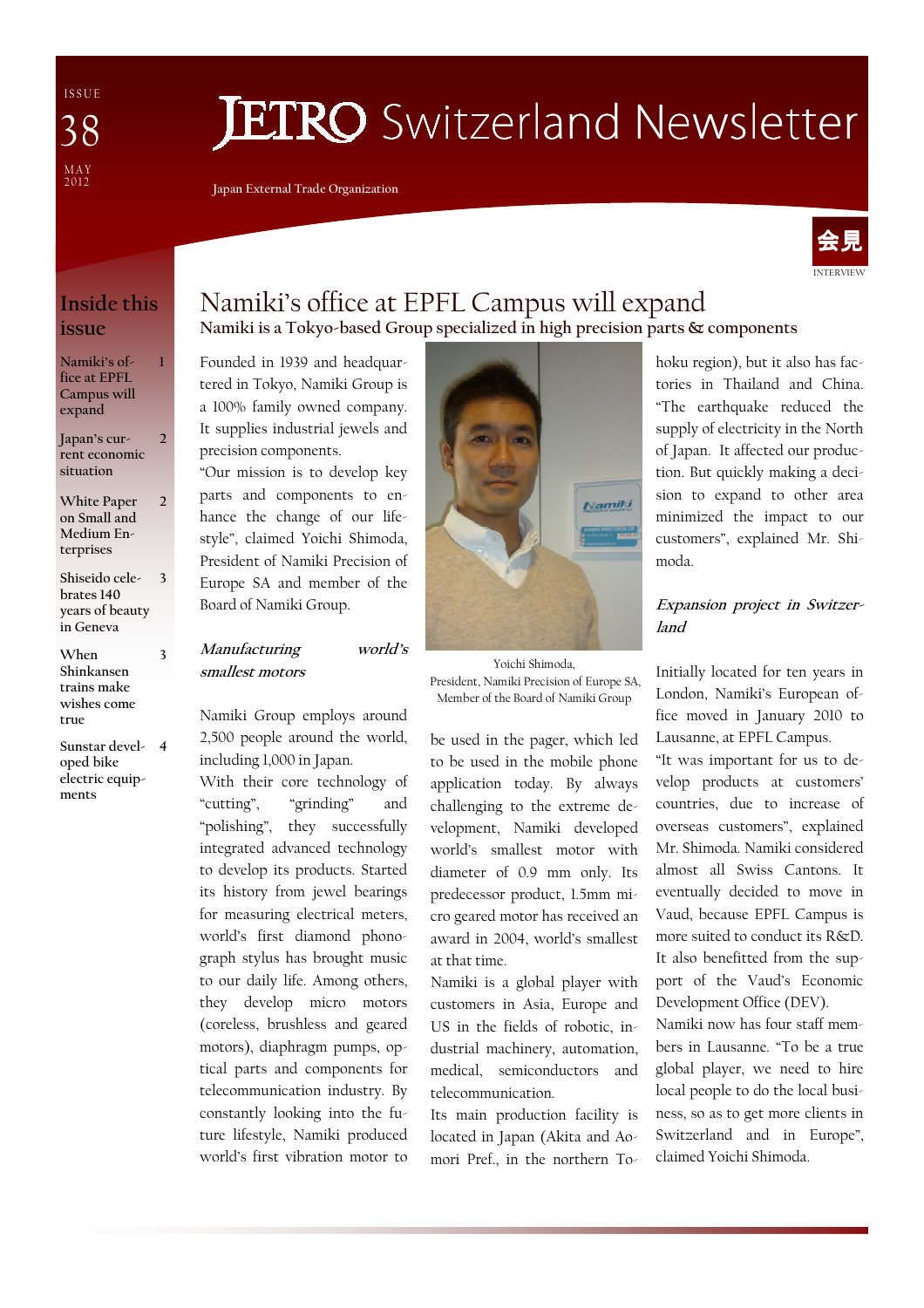# Japan's current economic situation

 $\frac{1}{\mathbf{E}}$  Example of Equal Equal claimed in May 2012  $\frac{1}{6300}$  currency system which is based on Bank of Japan claimed in May 2012 "it has become increasingly evident that Japan's economy is shifting toward a pick-up phase, although its economic activity has remained more or less flat" (Monthly Report of Recent Economic and Financial Development). GDP of Japan rose 1.0% in the first quarter of 2012, showing an annualized growth of 4.1%.

Japan's economy is mainly stimulated by the recovery of exports. Exports were in April 2012 ¥ 5,566 billion, up 7.9% from the same month of the preceding year, and up 23.4% from January. Exports to North America rose over the year 44.8% (+42.9% for the United States and +74.8% for Canada), whereas exports to Asia declined 2.6% and exports to Western Europe decreased 7.5% (-61.1% for Switzerland). Japan - China bilateral trade and investment is expected to increase from June, when



in billions of yen Source: Ministry of Finance

both countries will start direct trading of their currencies. Exchange rates between yen and yuan will be set by their transactions, departing from the current the dollar.

Japan also imported for a total value of ¥ 6,088 billion in April, marking an increase by 8.1% from a year earlier. Japan logged therefore a trade deficit of ¥ 522 billion.

On the domestic market, private demand and public investments have increased. The average of monthly consumption expenditures per household for April 2012 was ¥301,948, up 3.2% in nominal terms and up 2.6% in real terms from the previous year. The consumer price index also rose in April 0.1% from a month earlier and 0.4% year-on-year to 100.4 (2010=100). Furthermore, according to the Bank of Japan, "public investment is expected to be on the rise and housing investment to continue to generally pick up, mainly supported by reconstruction-related demand".

# White Paper on Small and Medium Enterprises

**SITUATION** 動向

Japan's Small and Medium Enterprise Agency released in April a White Paper on Small and Medium Enterprises in Japan.

It shows that the business situation in SMEs has improved since the Great East Japan Earthquake, but has remained flat since the end of 2011 due to concerns about strong yen and to the rise of electricity charges. The business condition diffusion index (subtraction of enterprises that answered "business conditions have wors-



Export-oriented Japanese SMEs Source: METI

ened" from enterprises that answered "business conditions have

improved") declined from 34.8 in the second quarter of 2011 to 24.2 in the first quarter of 2012.

Furthermore, this study shows that the percentage of exportoriented SMEs has increased since 2002, but export-oriented SMEs still account for a small portion of overall SMEs (2.8% in 2009).

The report is available in English at: http:// www.meti.go.jp/english/report/data/ SME2012\_01.pdf

**SITUATION**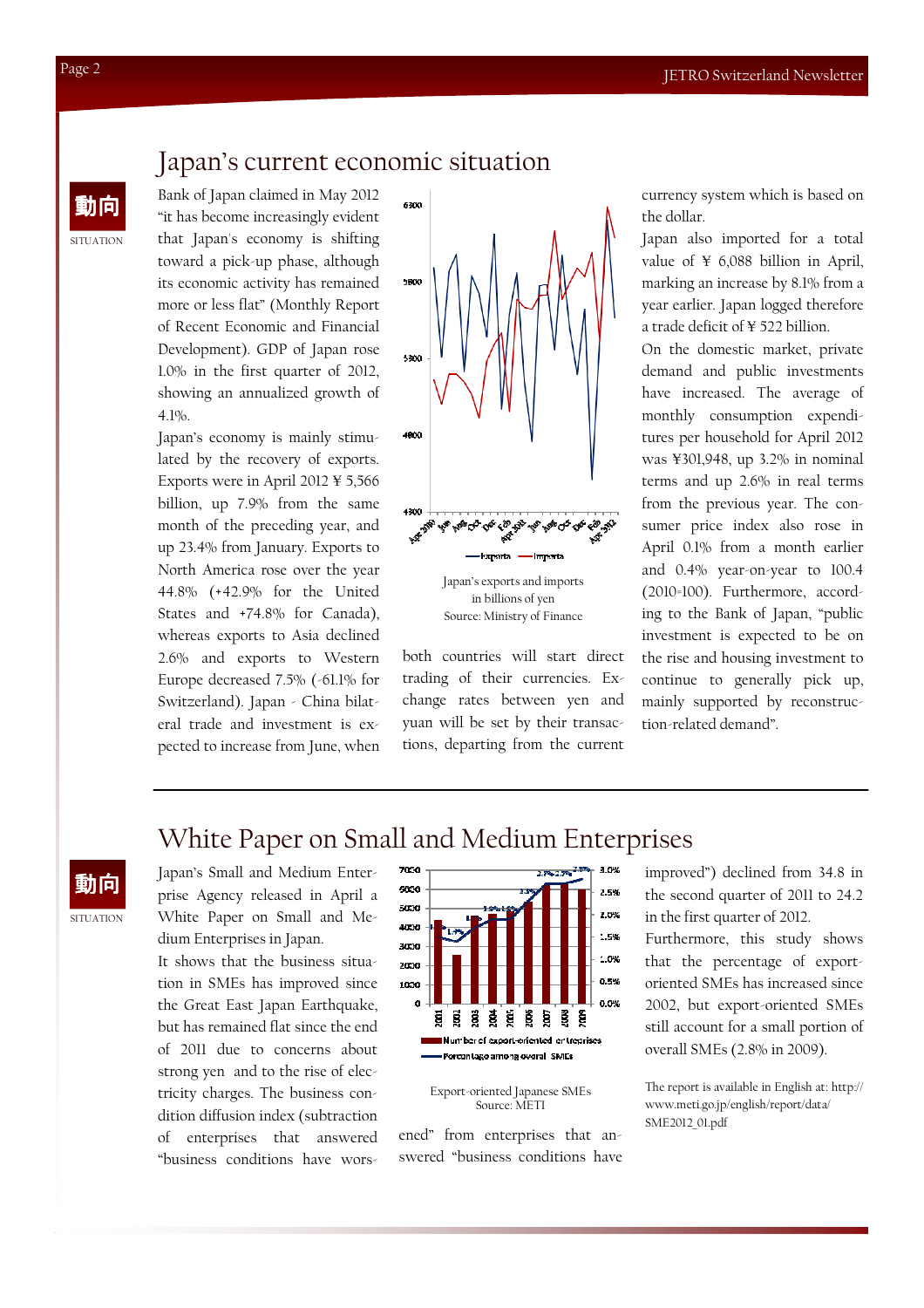## Shiseido celebrates 140 years of beauty in Geneva

Japanese cosmetics company Shiseido celebrates this year its 140<sup>th</sup> anniversary. It holds an exhibition in Geneva from May 4 to July 6, 2012.

A private viewing ceremony was held on May 3 with H.E. Mr. Otabe, Ambassador, Permanent Mission of Japan to the United Nations Office and other international organizations in Geneva, H.E. Mr. Umemoto, Ambassador of Japan in Switzerland, and H.E. Mr. Suganuma, Head of the Japanese Consulate in Geneva.

This exhibition traces the rise and expansion of Shiseido in Japan and around the world. Through the history of this company, it also outlines the evolution of fashion and of beauty in Japan.

Of particular interest, a 20-minute movie illustrates the history of Shiseido. In 1872, Arinobu Fukuhara established Japan's first western-style pharmacy named Shi-



Japanese model Sayoko Yamaguchi advertising Shiseido ZEN's perfume (1984). With the permission of Shiseido S.A.

seido in Tokyo's Ginza district, which later becomes Japan's heart of fashion. Following his studies in Europe, his son Shinzo Fukuhara changed the direction from medicine to cosmetics and beauty industry.

Pictures of nine "Miss Shiseido" -

selected in 1934 to provide makeup advice to women - are also shown in this exhibition.

Shiseido's advertising posters show the influence of Western culture and a more glamorous fashion in the 1960 and later on. In its turn, Shiseido influenced worldwide fashion, especially through its participation in Paris and New York Fashion Weeks.

In addition, Shiseido's show renowned and historical products, such as 1897 "Eudermine" lotion, 1917 "Rainbow Face Powder" (available in seven colors to "suit the complexion of each individual") and 1958 "Lipstick Special". It also exhibits skin care products, cosmetic powders and hairstyle accessories.

Exhibition "Art & Beauty" May 4 to July 6, 2012 Tuesday to Friday, from 9 a.m. to 5 p.m. UBS SA, Rue des Noirettes 35, Geneva

### When Shinkansen trains make wishes come true

The film "I wish" translated from the Japanese "Kiseki" (Miracle) is the latest one directed by Hidekazu Kore-Eda.

It tells the story of two brothers who live in Kagoshima and Osaka, and dream of reuniting. One of them hears that when two bullet trains pass each other for the first time, the energy is such that someone's wish can come true.

At the time of the story, Kyushu Shinkansen line is extended from Hakata to Kagoshima, cutting travel time to one hour and 19 min-



Kyushu Shinkansen Source: Japan National Tourism Organization

utes aboard the fastest trains. The two brothers and some classmates meet in Kumamoto, the best crossing point of the two bullet trains. This film is a tale of children full of youthful hope and innocence in

today's Japan. Kore-Eda is able to capture simple gestures, which turn to be magical, like eating an ice-cream, eating Karukan cakes made by a grandfather who thought he would not be able to cook anymore…

From the beginning until the end you feel the magic of childhood, how small things can fill people with happiness.

"I wish" can be watched until June 5 in Geneva, Lausanne and Sion (everyday) and in Fribourg (Sunday only).



EVENT